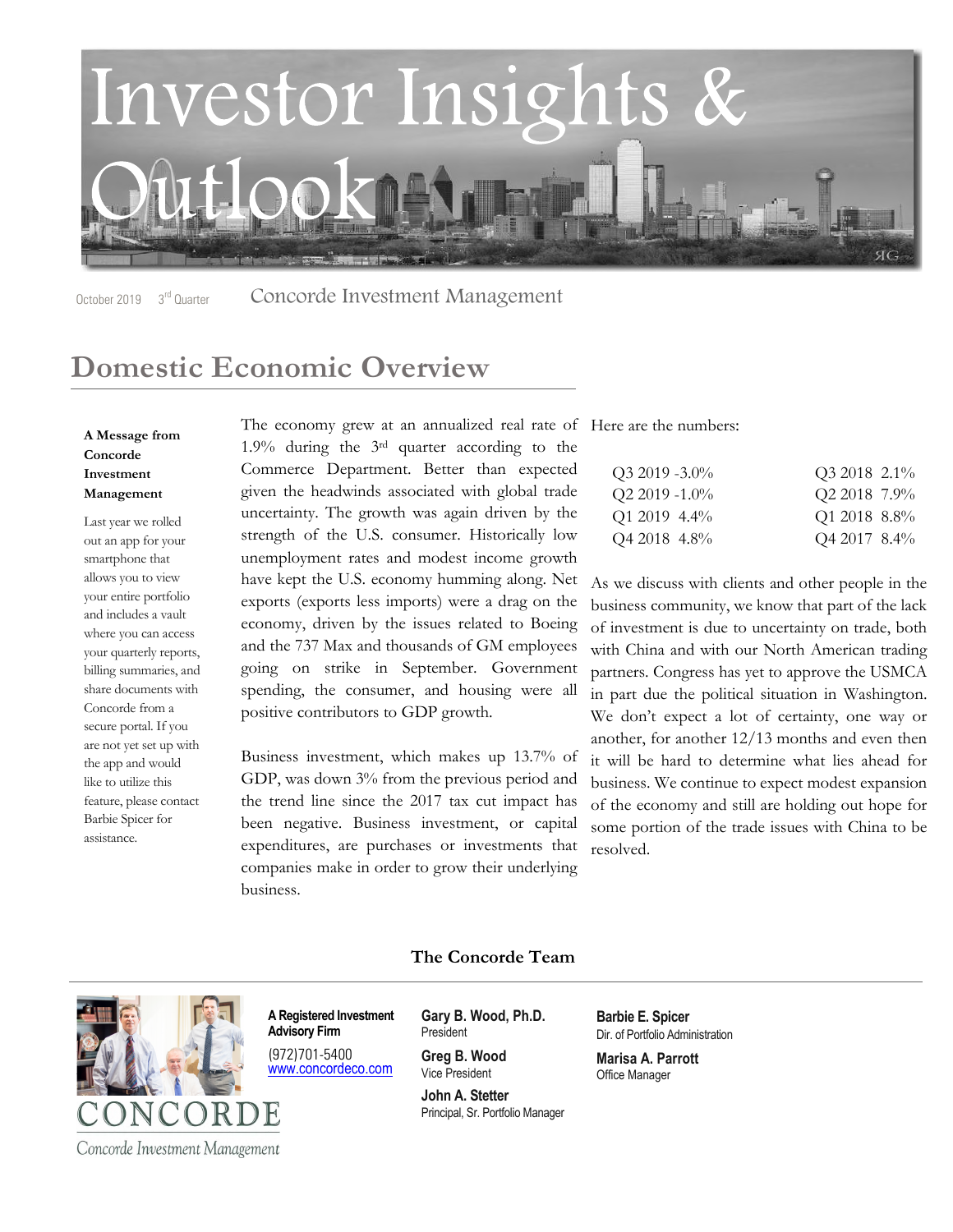### **International Economic Overview**

Global manufacturing recession? purchasing manager index (PMI) manufacturing has dipped below 50 (above 50 started in early 2018 as a result of monetary implies expansion, below implies contraction) policy tightening and predates current trade for the first time since 2012. Real global GDP negotiations. Regardless, all countries are growth was at 2.6% as of Q2 2019, slightly below the average of 2.9% over the last 15 years. While the domestic economy can be insulated from trade wars, Brexit, middle east The United Kingdom's exit from the European turmoil, etc. by the U.S. consumer, other Union was supposed to take effect by 10/31 economies that are primarily import based or however they received an extension from the export based are all feeling the impacts of the EU until early 2020 and will now hold an global uncertainties.

year, in September. In Europe, Germany had a was voted on in June of 2016. 3.5 years should PMI print of 41.9 in October and 41.7 in be enough time to figure out how to get it September. This is the lowest since Q1 2009 done. for the Germans. The Eurozone in general had a PMI of 45.7 in October. It should be of no surprise that the European Central Bank restarted quantitative easing in order to attempt to trigger some sort of expansionary sentiment. The Chinese recently posted GDP of 6%

The which is the lowest in the last decade, although for the slowing growth for the Chinese economy feeling the effects of the trade disagreements, uncertainty, and ineffective monetary policy.

World trade volumes went negative, year over an exit. The initial referendum to exit the EU election in December that should finally decide whether or not they will follow through with

#### **Important Disclaimers**

This material is for informational purposes only and is an overview of the capital markets and is intended for educational and illustrative purposes only. It is not designed to cover every aspect of the markets and is not intended to be used as a general guide to investing or as a source of any specific investment recommendation. This document does not constitute an offer, solicitation or recommendation to sell or an offer to buy any securities, investment products or investment advisory services or to participate in any trading strategy.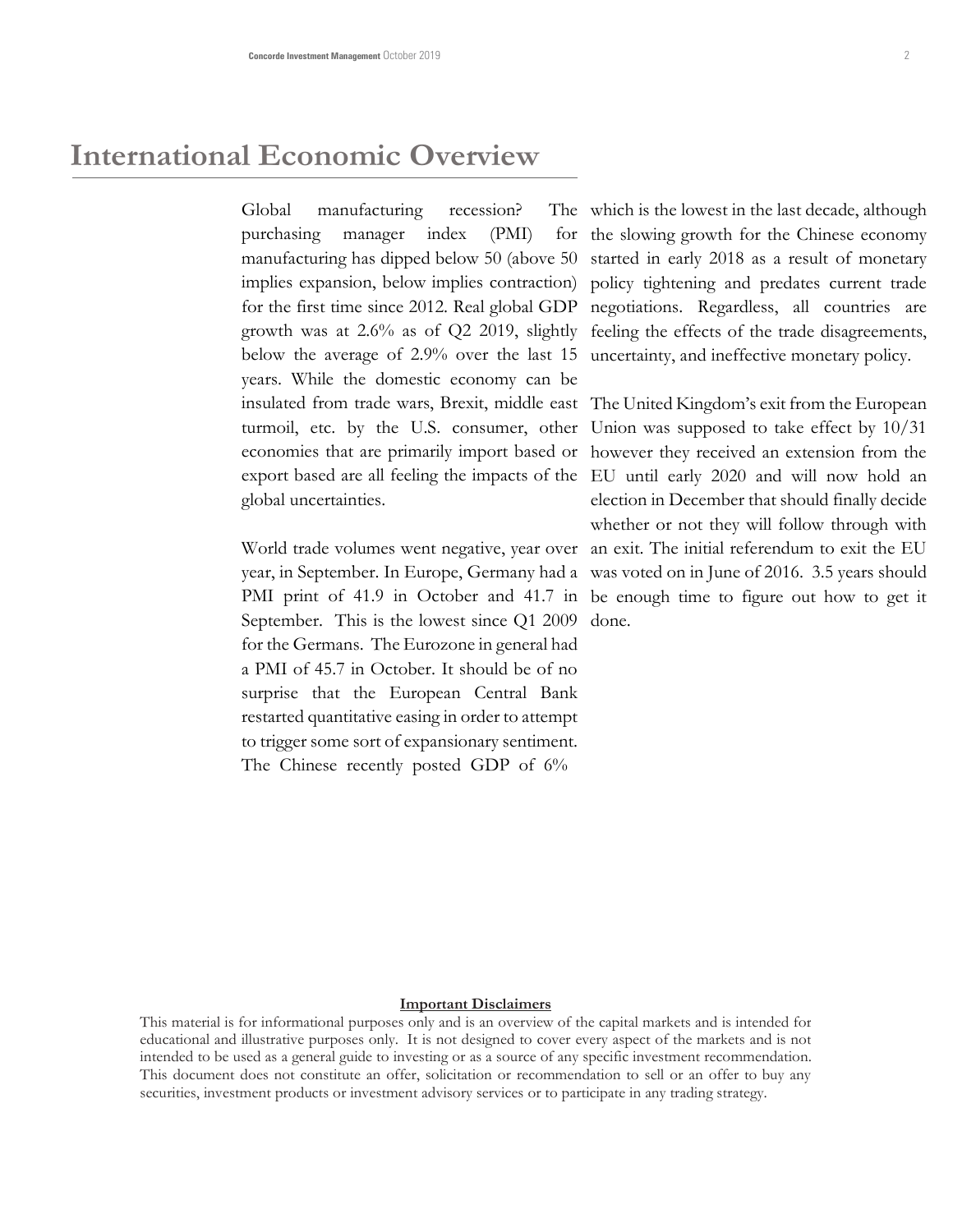### **Fixed Income**

The fixed income markets displayed some interesting twists as the Board of Governors of the Fed reversed two of the late 2018 fed funds increases with 25 basis point reductions on August 1<sup>st</sup> and September 19<sup>th</sup>. Most market observers believe these changes are a correction of aggressive moves last year and that we are close to a rate level that is appropriate for current inflation and economic activity levels. In the bond market, Treasury ten-year yields were lower for the quarter, although higher at 1.65% than a low of around 1.45% reached in early September. Domestic corporate bonds generally saw a drop in yields with two exceptions. Yields rose and prices dropped for corporate issues holding the lowest investment grade and lowest below investment grade (junk) ratings. As concerns have increased that the current weakness in growth could accelerate and the fact that these bonds have been priced very expensively on a historic basis, prices fell for these segments in response.

Internationally, bond yields generally fell as central banks continue broad easing and once again concerns about future growth continue to impact the markets. Individual developed market corporate issues, particularly western Europe, have some appeal as a negative

outlook appears imbedded in prices and selective emerging market sovereigns may be attractive, particularly if the current stability in some EM countries transitions to growth. We have modest exposure to these markets via diversified unconstrained institutional funds.

Although we continue to see a low rate environment domestically which may stay in place for an extended period, the risk of holder long term issues if yields rise even modestly is high. We continue to emphasize quality via Treasury, agency and mortgage backed securities along with investment grade corporates. Even though conditions have improved for some state and municipal bond issuers over the last 5 years, we have focused primarily on revenue-oriented taxfree bonds where appropriate for some client accounts.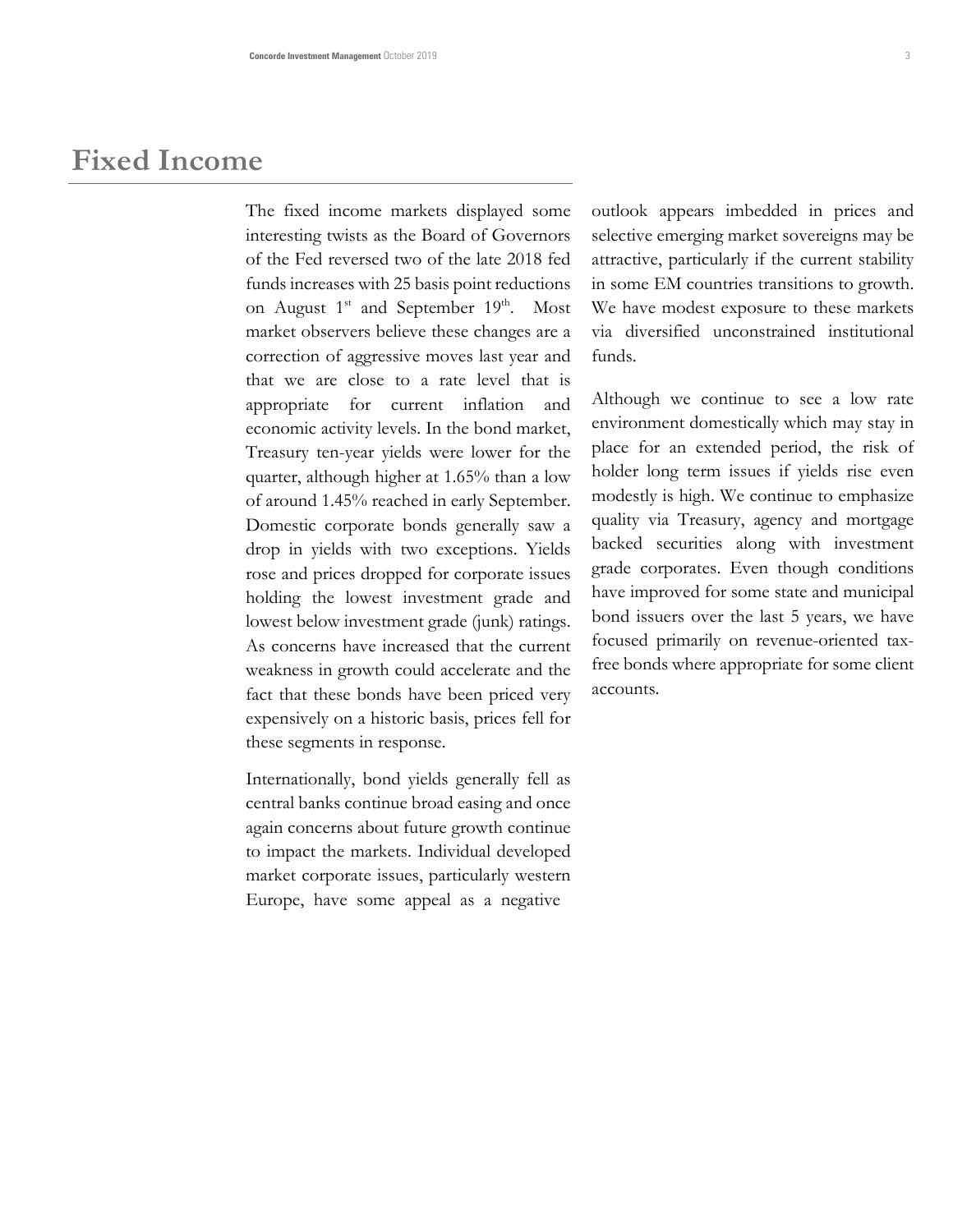## **Equity Markets**

U.S. stock markets had modest losses for the third quarter as a result of August weakness, detracting slightly from strong earlier gains, leaving year to date returns in the low double digits. Reported earnings have continued to proceed at a low single digit growth rate as the economy slows compared to last year. Through September 30, U.S. indices are basically flat with regard to performance since the start of 2018, despite strong earnings growth in 2018 and the smaller gains this year as concerns over the impact of slowing international economies on the U.S. are digested. Traditional valuation metrics have become cheaper over this time period and portray reasonable valuations even if growth remains very slow and interest rates stay within recent ranges.

The potential for upside exists if domestic growth stabilizes or increases and/or interest rates stay at current levels or go lower, which would enhance fundamental equity valuations. Looking at sector performance for the year to date reveals an interesting mix. Real estate and utilities have risen strongly based on lower bond market yields which helps groups with higher dividends. In addition, the technology sector has performed strongly  $(+30.3\%$  S&P 500 tech sector)

despite some retrenchment by a few large market leaders, as overall strong trend growth is rewarded in an economy that is slowing. When considering individual company stocks for investment we continue to focus on businesses with strong free cash flow generation and market leadership and continue to find a reasonable number to hold and invest in.

Internationally, most developed indices except for Japan were down less than 10% for the quarter, however, remain positive for the year. The broader emerging markets moved higher despite relative weakness in the larger Chinese, Indian and Brazilian markets. The vast majority of international markets have experienced at least a 20-30% decline at some point over the last 2-3 years, the technical definition of a bear market. There are early signs of stabilization in some of these economies and if there is even a modest rebound in activity there is room for good equity returns from current levels, which are reflecting continued gloomy conditions. Although always more volatile, the long term growth that is likely in emerging markets warrants some exposure for equity investors.